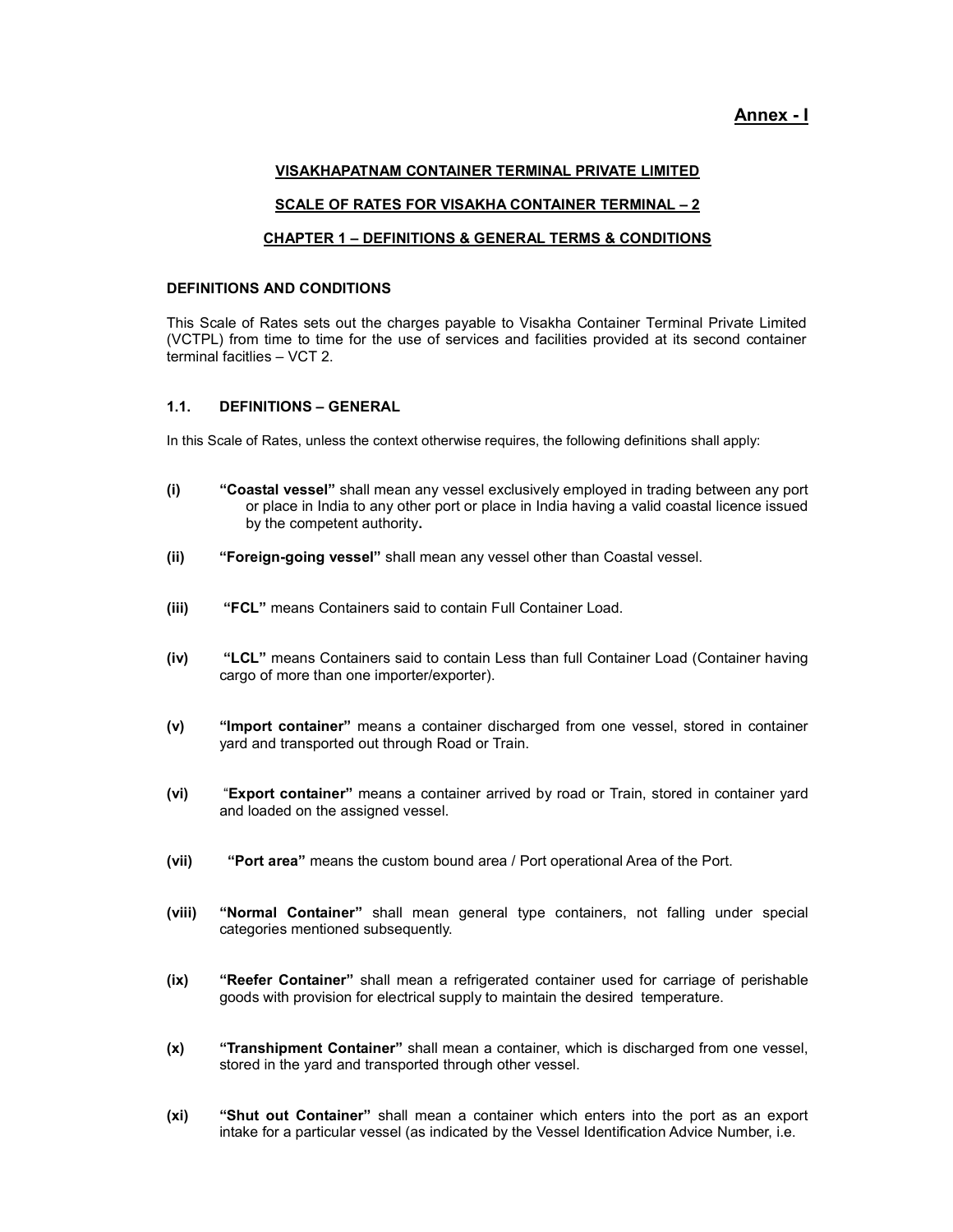VIA No.) and is not connected to the particular vessel for reasons whatsoever, then the container is termed to be a shutout container.

- (xii) "Back To Town Container" shall mean a container entering the port for export but unable to be exported for whatever reason and taken back to town.
- (xiii) "VIAN" means Vessel Identification Advise Number.

#### 1.2. GENERAL TERMS & CONDITIONS

- (i). (a). A foreign going vessel of Indian Flag having a General Trading Licence can convert to Coastal run on the basis of a Customs Conversion Order.
	- (b). A foreign going vessel of Foreign Flag can convert to coastal run on the basis of a Coastal Voyage Licence issued by the Director General of Shipping.
	- (c). In cases of such conversion, coastal rates shall be chargeable by the load port from the time the vessel starts loading coastal goods.
	- (d). In cases of such conversion coastal rates shall be chargeable only till the vessel completes coastal cargo discharging operations; immediately thereafter, foreigngoing rates shall be chargeable by the discharge ports.
	- (e). For dedicated Indian coastal vessels having a Coastal Licence from the Director General of Shipping, no other document will be required to be entitled to Coastal rates.
- (ii). The status of the vessel, as borne out by its certification by the Customs or the Director General of Shipping, shall be the deciding factor for classifying into 'coastal' or 'foreigngoing' category for the purpose of levying vessel related charges; and, the nature of cargo or its origin will not be of any relevance for this purpose.
- (iii). Vessel related charges shall be levied on Ship owners /Steamer Agents.
- (iv). (a). The Vessel related charges for all Coastal vessels should not exceed 60% of the corresponding charges for other vessels.
	- (b). The container related charges for all Coastal should not exceed 60% of the normal container related charges.
	- (c). In case of container related charges, the concession is applicable on composite box rate. Where itemized charges are levied, the concession will be on all the relevant charges for ship-shore transfer, and transfer from / to quay to / from storage yard as well as wharfage on cargo and containers.
	- (d). For the purpose of this concession, container from a foreign port which reaches an Indian Port 'A' for subsequent transhipment to Indian Port 'B' will also qualify insofar as the charges relevant for its coastal voyage. In other words, cargo/ containers from/ to Indian Ports carried by vessels permitted to undertake coastal voyage will qualify for the concession.
	- (e). The charges for coastal containers / vessels shall be denominated and collected in Indian Rupee.
- (v). Interest on delayed payments / refunds:
	- (a). The user shall pay penal interest on delayed payments under this Scale of Rates. Likewise, the operator shall pay penal interest on delayed refunds.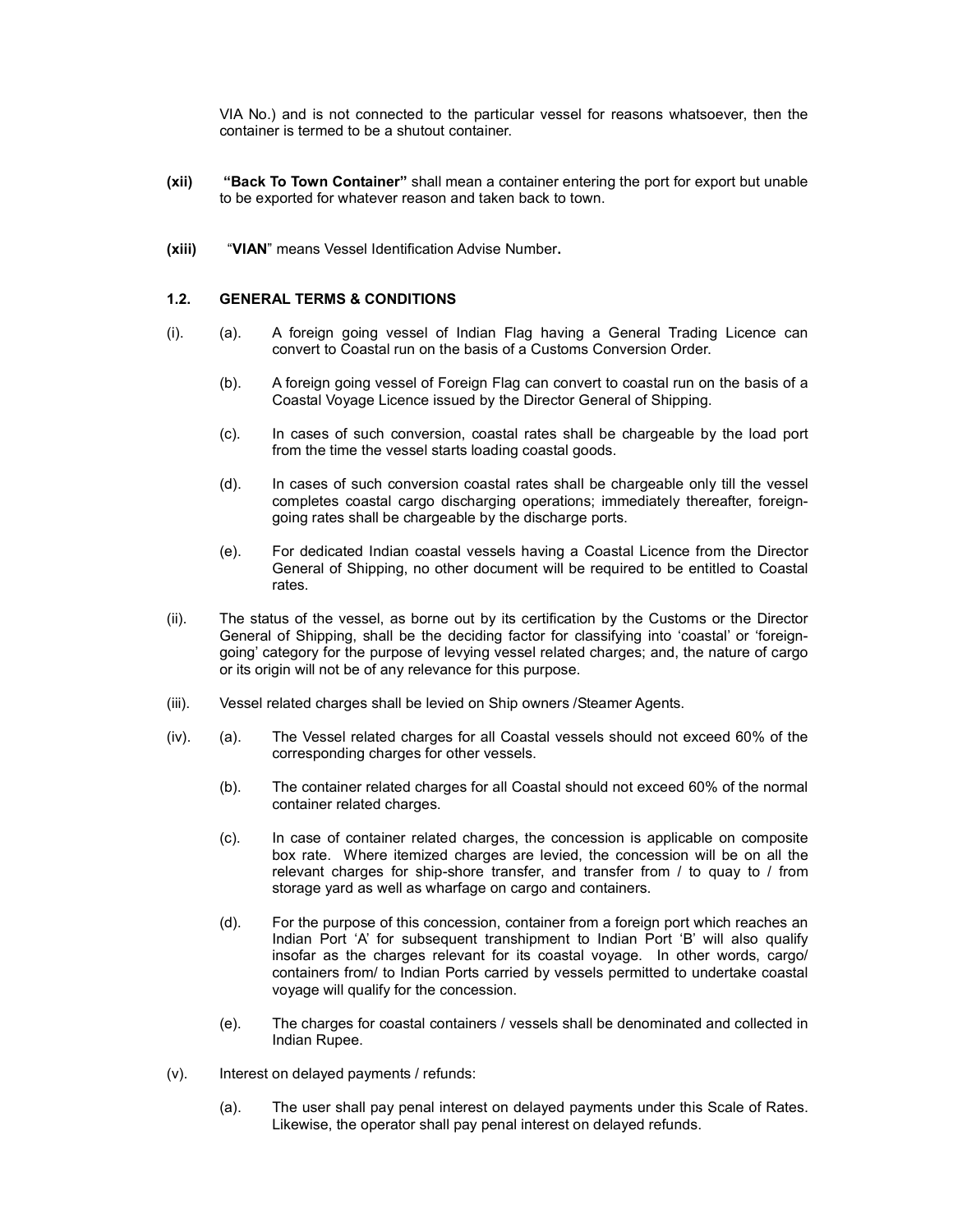- (b). The rate of penal interest will be 2% above the Prime Lending Rate of State Bank of India (SBI). The penal interest rate will apply to both the operator and the port users equally.
- (c). The delay in refunds will be counted only 20 days from the date of completion of services or on production of all the documents required from the users, whichever is later.
- (d). The delay in payments by the users will be counted only 10 days after the date of raising the bills by the operator. This provision shall, however, not apply to the cases where payment is to be made before availing the services/ use of Port Trust's properties as stipulated in the Major Port Trust Act and / or where payment of charges in advance is prescribed as a condition in this Scale of Rates.
- (vi). All charges worked out shall be rounded off to the next higher rupee on the grand total of each bill.
- (vii). (a). The rates prescribed in this Scale of Rates are ceiling levels; likewise, rebates and discounts are floor levels. The operator may, if he so desires, charge lower rates and/ or allow higher rebates and discounts.
	- (b). The Operator may also, if it so desires, rationalize the prescribed conditionalities governing the application of rates prescribed in the Scale of Rates if such rationalization gives relief to the user in rate per unit and the unit rates prescribed in the Scale of Rates do not exceed the ceiling levels. Provided that the operator should notify the public such lower rates and/ or rationalization of the conditionalities governing the application of such rates and continue to notify the public any further changes in such lower rates and / or in the conditionalities governing the application of such rates provided the new rates fixed shall not exceed the rates notified by the TAMP.
- (viii). The users will not be required to pay charges for delays beyond a reasonable level attributable to the operator.

## CHAPTER 2 - VESSEL RELATED CHARGES

#### 2. Schedule of Berth Hire Charges

| SI. No. | <b>Description</b>      | Rate per GRT per hour or part thereof $(\bar{\tau})$ |                       |  |
|---------|-------------------------|------------------------------------------------------|-----------------------|--|
|         |                         | Foreign - Vessel                                     | <b>Coastal Vessel</b> |  |
|         | For Occupying the Berth | 1.63                                                 | 0.98                  |  |

Notes:

- (1). Vessels shall be permitted to occupy the berth for 2 hours after completion of cargo operation without attracting Penal berth hire charges.
- (2). All the vessels shall commence cargo operations within 1 hour from the time the ship is brought along side the berth failing which penal berth hire charges shall be levied as prescribed in (4) below.
- (3). Vessels idling the Terminal facilities due to not being ready to work even though the terminal is ready for its operation shall attract penal berth hire charges as prescribed in Note (4) below. For the purpose of levy of penal berth hire charges, idling shall mean suspension/stoppage for any reason of cargo handling operation continuously for more than two hours.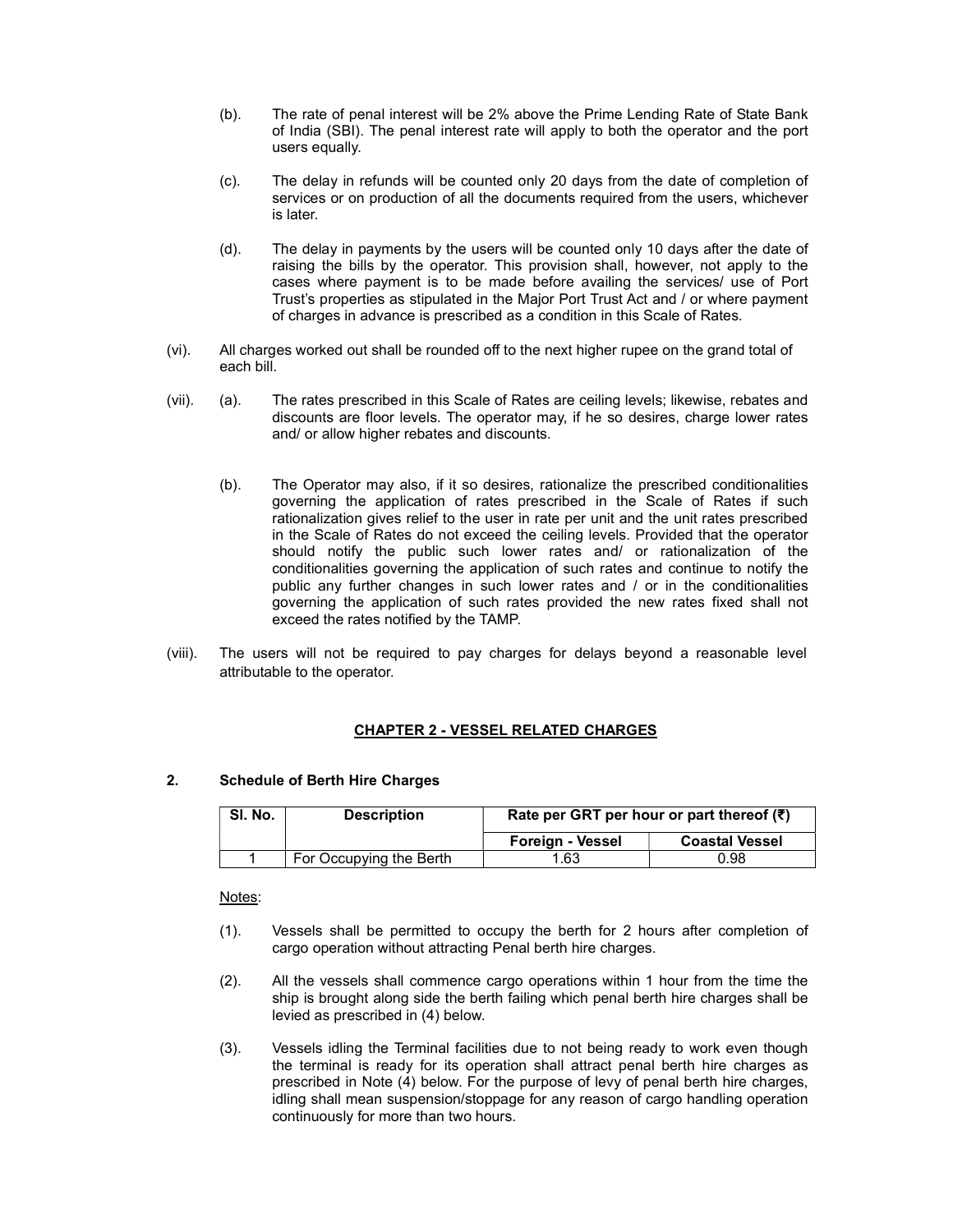(4). Penal berth hire charges shall be levied as follows in addition to berth hire charges beyond 2 hours:

| SI. No. | <b>Description</b>              | <b>Rate Per GRT</b> |
|---------|---------------------------------|---------------------|
|         | Upto 6 hrs.                     | ₹12.69              |
|         | Above 6 hours but upto 12 hours | ₹ 19.05             |
|         | Above 12 hrs.                   | 7.3809              |

- (5). Penal berth hire charges mentioned above shall not be leviable if the idling of vessel is attributable to the terminal or port or due to adverse tidal conditions or bad weather and rain resulting in stoppage of operation.
- (6). (a). There shall be a time limit beyond which berth hire shall not apply; berth hire shall stop 4 hours after the time of vessel signalling its readiness to sail. The time limit of 4 hours prescribed for cessation of berth hire shall exclude the ship's waiting period for want of favourable tidal conditions or on account of inclement weather or due to absence of night navigation facilities.
	- (b). There shall be a "penal berth hire" equal to one day's berth hire charges for a false signal.
	- (c). The Master / Agent of the vessel shall signal readiness to sail only in accordance with favourable tidal and weather conditions.
	- (d). The time limit of 4 hours prescribed for cessation of berth hire shall exclude the ship's waiting period for want of favourable tidal conditions.
- (7). Berth hire charges shall not be levied for the period, when a vessel idles at berth due to breakdown of port equipment or power failure or any other reasons attributable to the operator.

#### CHAPTER 3 – CHARGES FOR SERVICES RENDERED TO CONTAINERS AND CONTAINERIZED CARGO

#### GENERAL TERMS AND CONDITIONS:

- (i). A container originally declared as transhipment container, subsequently moved by rail or road will lose it is identity as a transhipment container and shall be treated as a normal import container and prescribed charges as applicable shall be payable.
- (ii). Containers less than and up to 20' will be reckoned as one TEU (Twenty Equivalent Unit) and more then 20' and up to 40' will be reckoned as one FEU (Forty Equivalent Unit) for the purpose of tariff.
- (iii). All charges for containers more than 20' in length and upto 40' in length will be 150 per cent of the applicable charges prescribed.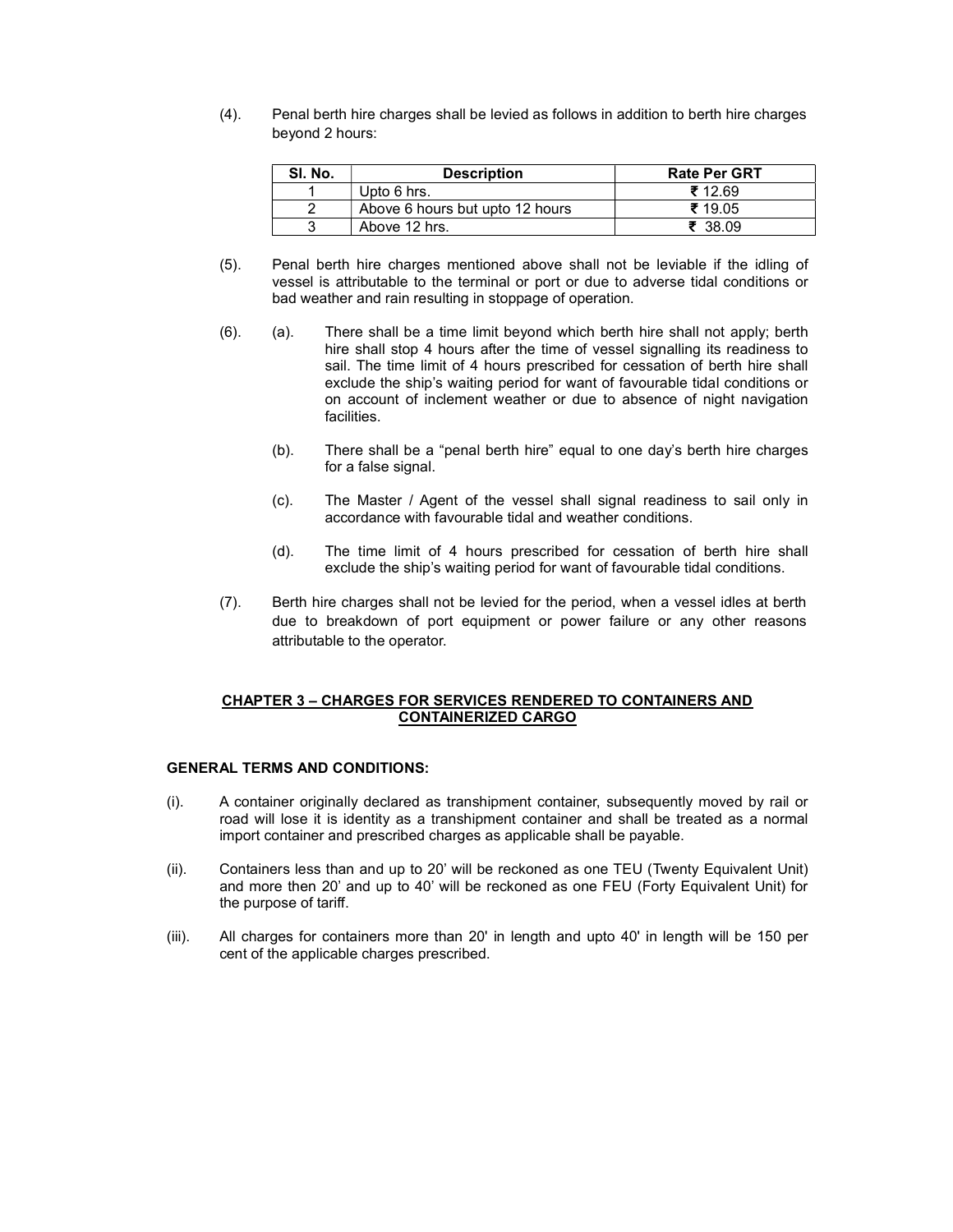## 3.1. CHARGES FOR HANDLING AND MOVEMENT OF CONTAINERS:

The following consolidated charges for handling and movement of container shall be payable by the Shipping Lines or Agents of vessels or cargo agents for services rendered in respect of containers and containerised cargo passing through the port.

 $\lambda$ <sub>i</sub>  $\lambda$ 

|            | (IN ₹)                                                                            |                                                        |         |                                                                               |         |                                                                               |         |
|------------|-----------------------------------------------------------------------------------|--------------------------------------------------------|---------|-------------------------------------------------------------------------------|---------|-------------------------------------------------------------------------------|---------|
| SI.<br>No. | <b>Particulars</b>                                                                | <b>Container not</b><br>exceeding 20 feet<br>in length |         | <b>Container</b><br>exceeding 20 feet<br>in length and<br>upto 40 feet length |         | <b>Container</b><br>exceeding 40 feet<br>in length and<br>upto 45 feet length |         |
|            |                                                                                   | Foreign-<br>going                                      | Coastal | Foreign-<br>going                                                             | Coastal | Foreign-<br>going                                                             | Coastal |
| (a).       | Laden Containers -<br>Import / Export                                             | 4289.39                                                | 2573.86 | 6433.51                                                                       | 3860.79 | 8578.78                                                                       | 5147.73 |
| $(b)$ .    | <b>Empty Containers -</b><br>Import / Export                                      | 3003.61                                                | 1801.93 | 4505.98                                                                       | 2704.04 | 6004.92                                                                       | 3602.71 |
| (c).       | <b>Transport to Rail Flat</b><br>from CY or Vice<br>Versa and Lift on/Lift<br>off |                                                        |         |                                                                               |         |                                                                               |         |
|            | - Loaded                                                                          | 1675.19                                                | 1676.35 | 2512.80                                                                       | 2512.80 | 3350.40                                                                       | 3350.40 |
|            | - Empty                                                                           | 1541.55                                                | 1541.55 | 2312.33                                                                       | 2311.17 | 3083.10                                                                       | 3083.10 |

#### A. COMPOSITE RATE FOR HANDLING IMPORT AND EXPORT CONTAINERS:

#### Notes:

- (1). Services in the case of item no. (a) and (b) above include handling by quay crane and lashing/unlashing, transport between CY and quayside, lift on or off at CY, landing and loading the container from or to the trailer, data handling, processing and wharfage.
- (2). Services in the case of item no. (c) above includes transportation from CY to rail siding and loading the container on rail flat or vice versa.

## B. HANDLING OF TRANSHIPMENT CONTAINERS:

|                    |                      |         |                       |                            |                       | $(in \; \overline{\mathbf{z}})$ |  |
|--------------------|----------------------|---------|-----------------------|----------------------------|-----------------------|---------------------------------|--|
| <b>Particulars</b> | <b>Container not</b> |         |                       | <b>Container exceeding</b> |                       | <b>Container exceeding</b>      |  |
|                    | exceeding 20 feet in |         | 20 feet in length and |                            | 40 feet in length and |                                 |  |
|                    | lenath               |         | upto 40 feet length   |                            | upto 45 feet length   |                                 |  |
|                    | Foreign-             | Coastal | Foreign-              | Coastal                    | Foreign-              | Coastal                         |  |
|                    | going                |         | going                 |                            | going                 |                                 |  |
| Laden & Empty      | 5067.08              | 3040.47 | 7599.46               | 4558.99                    | 10132.99              | 6079.79                         |  |

#### Notes:

- (1). The above charges apply to the complete cycle of transhipment i.e. discharge from the first carrier to the loading onto the second carrier, including lashing/unlashing charges. Services include handling by quay crane (discharge and loading), transport between CY and quayside, lift on and off, stowage planning on vessel and yard, data handling, processing and wharfage.
- (2). A container from foreign port handling at TERMINAL for subsequent transhipment to an Indian Port on a coastal voyage or vice versa would be charged 50% of the transhipment charge prescribed for foreign-going vessel and 50% of that prescribed for the coastal category.
- (3). Any transhipment container delivered out of TERMINAL by road or rail shall be charged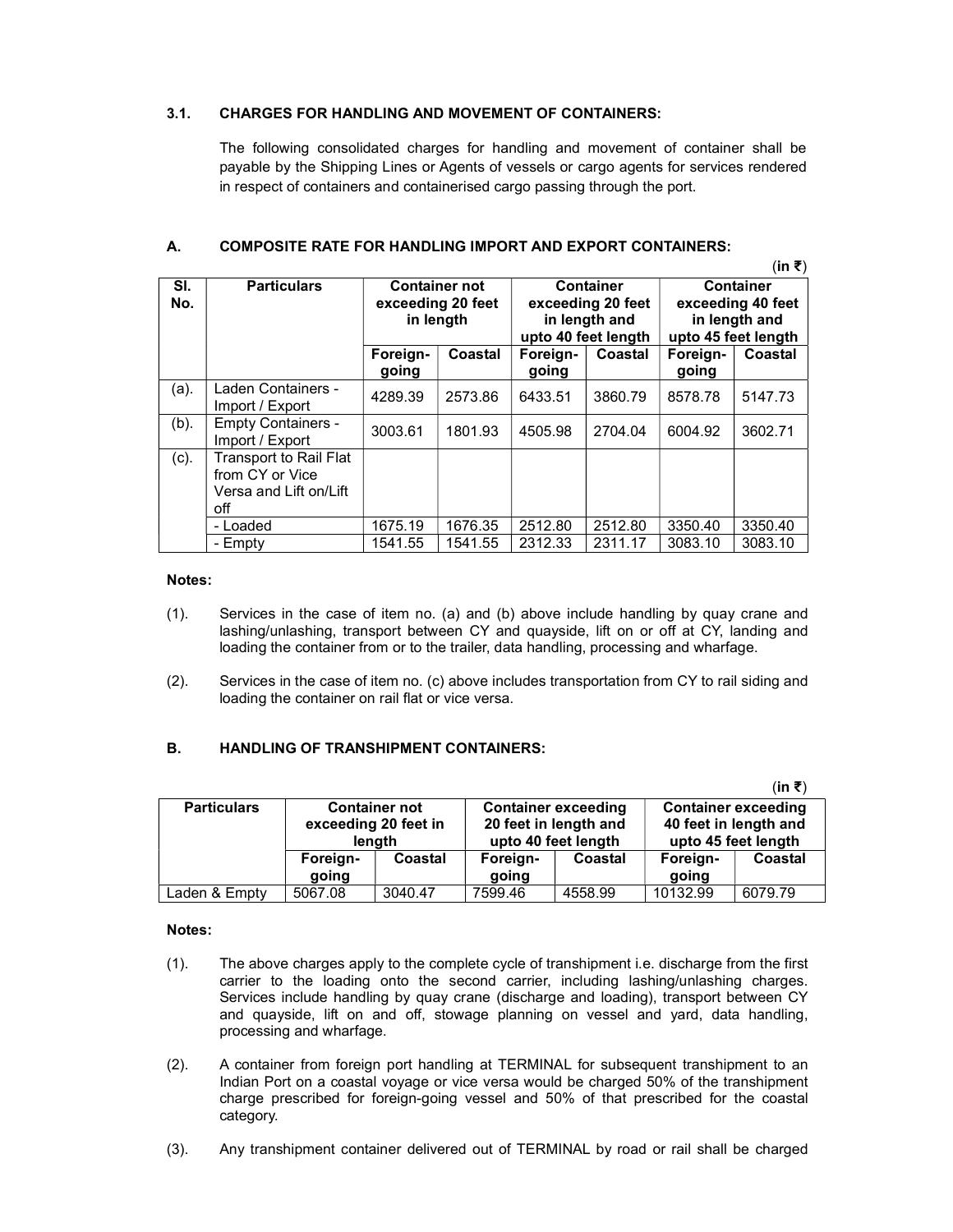the import/ export container rate.

- (4). A shut out charge as per Schedule shall apply:
	- (i). if the carrier is changed after berthing of the originally nominated carrier; or
	- (ii). if the nomination is changed from a later carrier to an earlier carrier after the earlier carrier is berthed.
- (5). The vessel on which the transhipment container is to be loaded shall be declared at time of submission of the Import advance list of the vessel on which the said transhipment container is imported or else the transhipment container shall be treated as normal container for the purpose of fixing tariff.

## 3.2 CHARGES FOR STORAGE OF CONTAINERS

|            |                        |                                                        | (Rate in $\overline{\epsilon}$ per container per day or part thereof)      |                                                                            |  |  |
|------------|------------------------|--------------------------------------------------------|----------------------------------------------------------------------------|----------------------------------------------------------------------------|--|--|
| SI.<br>No. | <b>Particulars</b>     | <b>Container not</b><br>exceeding 20<br>feet in length | <b>Container exceeding</b><br>20 feet in length and<br>upto 40 feet length | <b>Container exceeding</b><br>40 feet in length and<br>upto 45 feet length |  |  |
| (i).       | First 1 day            | Free                                                   | Free                                                                       | Free                                                                       |  |  |
| (ii).      | On 2 <sup>nd</sup> day | 237.34                                                 | 474.66                                                                     | 712.00                                                                     |  |  |
| $(iii)$ .  | from 3 to 15 days      | 474.66                                                 | 949.34                                                                     | 1424.01                                                                    |  |  |
| (iv).      | Beyond 15 days         | 949.34                                                 | 1898.67                                                                    | 2848.01                                                                    |  |  |

## (a). Import - Laden and empty containers

## (b). Export - Laden and empty containers

|            |                    |                                                        | Rate in $\bar{\tau}$ per container per day or part thereof)                |                                                                            |  |  |
|------------|--------------------|--------------------------------------------------------|----------------------------------------------------------------------------|----------------------------------------------------------------------------|--|--|
| SI.<br>No. | <b>Particulars</b> | <b>Container not</b><br>exceeding 20<br>feet in length | <b>Container exceeding</b><br>20 feet in length and<br>upto 40 feet length | <b>Container exceeding</b><br>40 feet in length and<br>upto 45 feet length |  |  |
| (i).       | First 2 days       | Free                                                   | Free                                                                       | Free                                                                       |  |  |
| (ii).      | from 3 to 4 days   | 237.34                                                 | 474.66                                                                     | 712.00                                                                     |  |  |
| (iii).     | from 4 to 15 days  | 474.66                                                 | 949.34                                                                     | 1424.01                                                                    |  |  |
| (iv).      | Beyond 15 days     | 949.34                                                 | 1898.67                                                                    | 2848.01                                                                    |  |  |

## (c). Transhipment Containers - Laden & Empty Containers

|            |                    |                                                        | (Rate in ₹ per container per day or part thereof)                          |                                                                            |  |  |
|------------|--------------------|--------------------------------------------------------|----------------------------------------------------------------------------|----------------------------------------------------------------------------|--|--|
| SI.<br>No. | <b>Particulars</b> | <b>Container not</b><br>exceeding 20<br>feet in length | <b>Container exceeding</b><br>20 feet in length and<br>upto 40 feet length | <b>Container exceeding</b><br>40 feet in length and<br>upto 45 feet length |  |  |
| (i).       | First 30 days      | Free                                                   | Free                                                                       | Free                                                                       |  |  |
| (ii).      | from 31 to 45 days | 237.34                                                 | 474.66                                                                     | 712.00                                                                     |  |  |
| $(iii)$ .  | from 46 to 60 days | 474.66                                                 | 949.34                                                                     | 1424.01                                                                    |  |  |
| $(iv)$ .   | Beyond 60 days     | 949.34                                                 | 1898.67                                                                    | 2848.01                                                                    |  |  |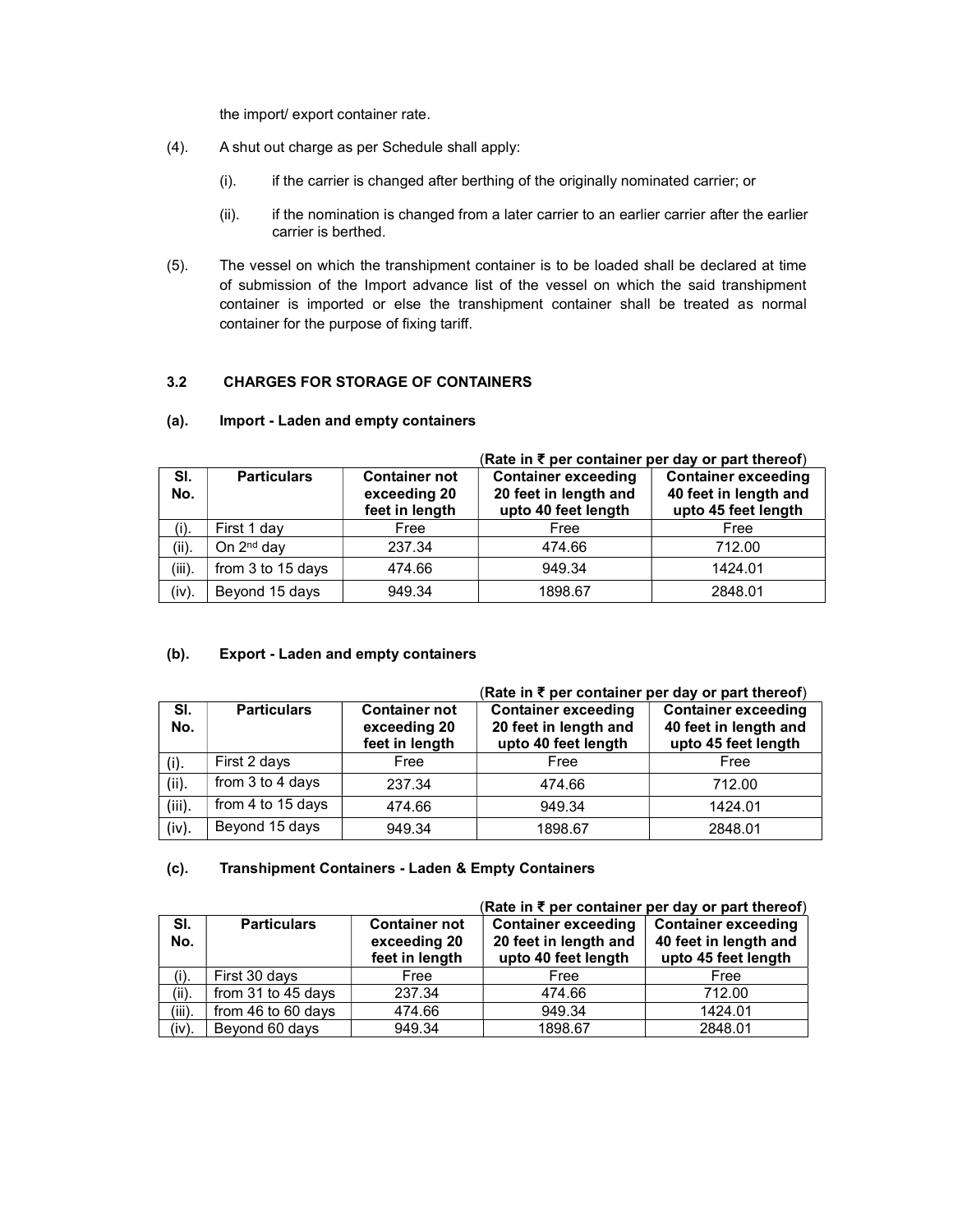## (d). Shut out Containers - Laden & Empty Containers

|            |                    | (Rate in ₹ per container per day or part thereof)      |                                                                               |                                                                               |  |  |
|------------|--------------------|--------------------------------------------------------|-------------------------------------------------------------------------------|-------------------------------------------------------------------------------|--|--|
| SI.<br>No. | <b>Particulars</b> | <b>Container not</b><br>exceeding 20 feet<br>in length | <b>Container</b><br>exceeding 20 feet<br>in length and upto<br>40 feet length | <b>Container</b><br>exceeding 40 feet<br>in length and upto<br>45 feet length |  |  |
| (i).       | From 1 to 15 Days  | 237.34                                                 | 474.66                                                                        | 712.00                                                                        |  |  |
| (ii)       | From 16 to 30 days | 474.66                                                 | 949.34                                                                        | 1424.01                                                                       |  |  |
| $(iii)$ .  | Beyond 30 days     | 949.34                                                 | 1898.67                                                                       | 2848.01                                                                       |  |  |

#### Notes:

- (1). Free dwell-time (storage) period for import containers shall commence from the day after the day of landing of the container and for export containers the free period shall commence from the time container enters the terminal.
- (2). For the purpose of calculation of free time, Sundays, Customs notified holidays and the Terminal's non-operating days shall be excluded.
- (3). Transhipment containers whose status is subsequently changed to local FCL/LCL or ICD container shall be levied storage charges at par with the relevant import containers.
- (4). Total storage period for shut out container shall be calculated from the day following the day when the container has become shut out till the day of shipment / delivery.
- (5). Storage charge on container shall not accrue for the period when the terminal operator is not in a position to deliver/ shift the container when required by the user due to reasons attributable to the operator.

|            | (Rate in ₹ per container/per day or part thereof)                                                                                                                 |                                                        |         |                        |                                                 |                                                                 |               |
|------------|-------------------------------------------------------------------------------------------------------------------------------------------------------------------|--------------------------------------------------------|---------|------------------------|-------------------------------------------------|-----------------------------------------------------------------|---------------|
| SI.<br>No. | <b>Particulars</b>                                                                                                                                                | <b>Container not</b><br>exceeding 20 feet<br>in length |         | upto 40 feet<br>length | Container<br>exceeding 20 feet<br>in length and | <b>Container</b><br>exceeding 40 feet<br>upto 45 feet<br>length | in length and |
|            |                                                                                                                                                                   | Foreign-<br>going                                      | Coastal | Foreign-<br>going      | Coastal                                         | Foreign-<br>going                                               | Coastal       |
| (a).       | Pre Trip Inspection (PTI)<br>(Excluding the electricity<br>charges)                                                                                               | 400.94                                                 | 400.94  | 601.40                 | 601.40                                          | 801.89                                                          | 801.89        |
| $(b)$ .    | Reefer Run Test (Excluding<br>the electricity charges)                                                                                                            | 400.94                                                 | 400.94  | 601.40                 | 601.40                                          | 801.89                                                          | 801.89        |
| $(c)$ .    | Charges for<br>0f<br>supply<br>electricity<br>(including)<br>connecting<br>and<br>disconnecting,<br>monitoring<br>at Reefer yard) per 4 hours<br>or part thereof- | 248.87                                                 | 248.87  | 373.30                 | 373.30                                          | 497.67                                                          | 497.67        |

#### 3.3. A. Charges to miscellaneous services

#### Notes:

- (1). Services include only plugging/ unplugging and monitoring of the temperature. No maintenance will be performed on malfunctioning reefers.
- (2). PTI and Run Test of the reefer containers are optional services and shall be rendered when requested. This excludes charges for supply of power and monitoring of the reefer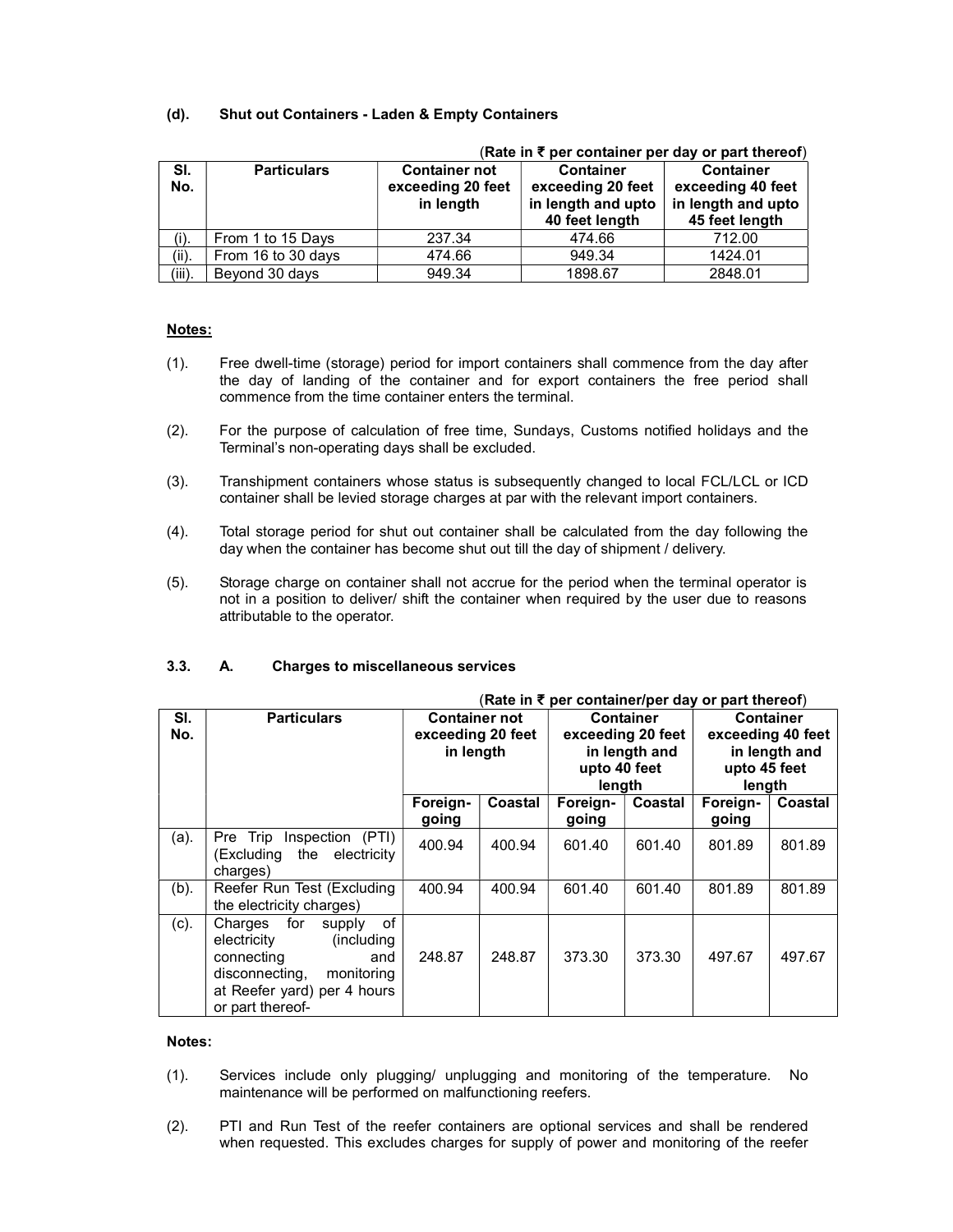during the PTI / Run test. The PTI/ Run test includes checking of the working condition of reefer machinery and reporting of the condition to the customer.

(3). These charges will be applicable for restow reefer containers also.

#### B. CHARGES FOR A SHUT OUT CONTAINER

Where an Export container or a Transhipment container is shut out, the following rates shall apply:

|            |                    |                                                        |                                                                            | (in ₹)                                                                     |
|------------|--------------------|--------------------------------------------------------|----------------------------------------------------------------------------|----------------------------------------------------------------------------|
| SI.<br>No. | <b>Particulars</b> | <b>Container not</b><br>exceeding 20 feet in<br>length | <b>Container exceeding</b><br>20 feet in length and<br>upto 40 feet length | <b>Container exceeding</b><br>40 feet in length and<br>upto 45 feet length |
| (a).       | Laden              | 2338.82                                                | 3508.24                                                                    | 4677.66                                                                    |
| (b).       | Empty              | 2071.54                                                | 3107.30                                                                    | 4143.06                                                                    |

#### Notes:

- (i). Shut out charges apply when a container is shut out by one vessel and subsequently shipped by another vessel.
- (ii). The storage charges shall be levied in terms of Schedule 3.2.

## C. Additional Charges

|                |                                                                                                             |                                                        |                                                                                                                                                               | (in ₹)                                                                           |
|----------------|-------------------------------------------------------------------------------------------------------------|--------------------------------------------------------|---------------------------------------------------------------------------------------------------------------------------------------------------------------|----------------------------------------------------------------------------------|
| SI.<br>No.     | <b>Particulars</b>                                                                                          | <b>Container not</b><br>exceeding 20<br>feet in length | <b>Container</b><br>exceeding 20<br>feet in length<br>and upto<br>40 feet length                                                                              | <b>Container</b><br>exceeding 40<br>feet in length<br>and upto<br>45 feet length |
| 1              | within<br>Shifting of containers<br>the<br>terminal<br>including<br>Lift<br>on,<br>Transportation, Lift off |                                                        |                                                                                                                                                               |                                                                                  |
|                | - Laden                                                                                                     | 2338.82                                                | 3508.24                                                                                                                                                       | 4677.66                                                                          |
|                | - Empty                                                                                                     | 2071.54                                                | 3107.30                                                                                                                                                       | 4143.06                                                                          |
| 2              | Container Cleaning Charges (High<br>pressure water wash)                                                    | 668.23                                                 | 1002.31                                                                                                                                                       | 1336.48                                                                          |
| 3              | <b>Cancellation of Document</b><br>- (Per EIR)                                                              |                                                        | 100.24                                                                                                                                                        |                                                                                  |
| 4              | One Door Open Charge<br>(Per container)                                                                     |                                                        | 668.23                                                                                                                                                        |                                                                                  |
| 5              | Fixing / Removal of Seal<br>(per seal)                                                                      |                                                        | 267.30                                                                                                                                                        |                                                                                  |
| 6              | within<br>inspection<br><b>Customs</b><br>the<br>terminal (per container)                                   |                                                        | 534.59                                                                                                                                                        |                                                                                  |
| $\overline{7}$ | of<br>reefer<br>Plugging/unplugging<br>container (per container)                                            |                                                        | 66.81                                                                                                                                                         |                                                                                  |
| 8              | $\sigma$ f<br>documents<br>Issuance<br>per<br>document or part thereof (maximum<br>of 5 pages)              | 200.46                                                 |                                                                                                                                                               |                                                                                  |
| 9              | VIA cancellation                                                                                            |                                                        | 1336.48                                                                                                                                                       |                                                                                  |
| 10             | Delay in submission of the relevant<br>documents beyond the prescribed<br>time (Charges are per document)   | 668.23                                                 |                                                                                                                                                               |                                                                                  |
| 11             | Charges for providing gangway to<br>vessel per calendar day                                                 |                                                        | 57.62 per hour per gangway subject to maximum of<br>1214.82 per day per gangway.<br>Note: This is an optional service provided at the request<br>of the user. |                                                                                  |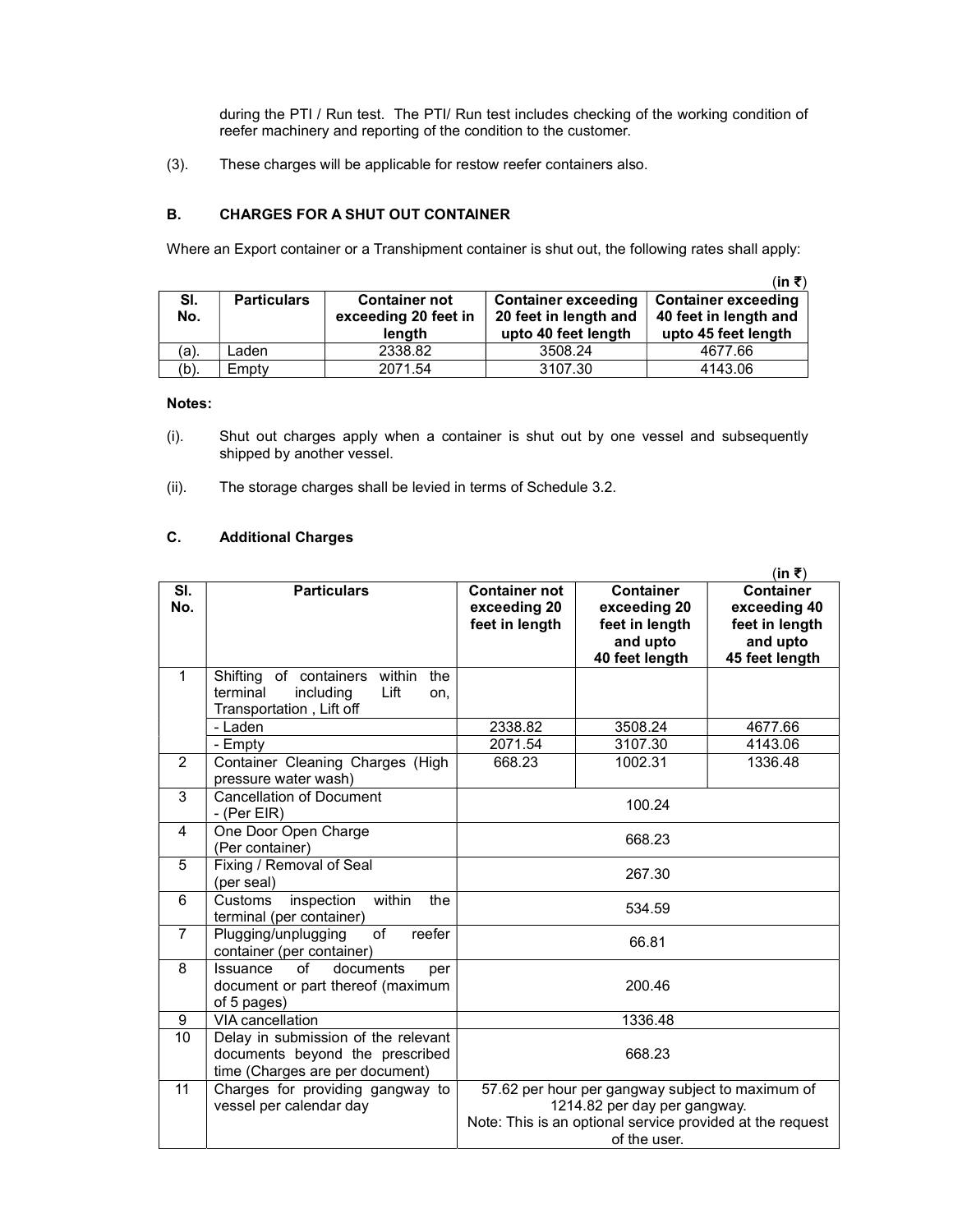|         |                                         |               | (in ₹`  |
|---------|-----------------------------------------|---------------|---------|
| SI.     | <b>Particulars</b>                      | Foreign-going | Coastal |
| No.     |                                         |               |         |
| $(a)$ . | Without landing Hatch Cover on the guay | 1684.41       | 1010.42 |
| $(b)$ . | With landing Hatch Cover on the quay    | 3367.68       | 2020.83 |

#### D. HATCH COVER HANDLING FOR ONE OPERATION (both opening and closing):

Note:

- (1). Half the rate shall be applicable if there is only one activity, i.e. either an opening or closing operation.
- (2). 'Shifting of container' charges shall be applicable whenever there is a change in shipment status or container status involving actual shifting of the container or any shifting done at customer's request for any purpose including shifting for availing any other service provided by terminal. Shifting is a consolidated charge levied for lift on, transportation and lift off. Change of shipment status applies when:
	- (i). A transhipment container in TERMINAL premises is changed to an import container;
	- (ii). An import container in TERMINAL premise is re-exported;
	- (iii). An export container is delivered out of TERMINAL premise;
	- (iv). A local delivery container is changed to an ICD Container after landing or viceversa.
	- (v). A transhipment container whose outbound VIAN is not declared prior to berthing of the inbound carrier;
	- (vi). An Export container arriving by Rail whose outbound VIAN is not declared at least 6 hrs prior to the arrival of the Train at Rail Siding in the terminal.

Change of container status applies each time the detail of an import or export container whose POD, Size, Status or weight (varying by  $+/- 2$  ton) is changed after processing by TERMINAL.

- (3). Container Cleaning Charges: These services are optional and the relevant charge is applicable when the containers are cleaned with water.
- (4). Cancellation charge for EIR applies when EIR is cancelled at the request of customer.
- (5). "One Door Open" Charge is applicable for handling container which requires only one door to be kept open (e.g. Onions) and when door opening and securing is carried by the terminal.

## (6). Fixing / Removal of seal

Bottle seals shall be fixed on every container arriving at the terminal - by rail / road / sea without a proper bottle seal on it, prior to allowing its entry. The terminal staff shall be at liberty to do this without having to obtain prior consent of the shipping lines. The list of such containers on which a seal is affixed by the terminal shall be intimated to the lines.

## (7). Customs Inspection

The inspection of a container shall be allowed at a nominated point only, on the written request of the customer. The container doors can be opened only under customs supervision.

#### 4. GENERAL NOTE TO SECTION- 2 & SECTION- 3 ABOVE:

The tariff caps will be indexed to inflation but only to an extent of 60% of the variation in Wholesale Price Index (WPI) occurring between 1 January 2013 and 1 January of the relevant year. Such automatic adjustment of tariff caps will be made every year and the adjusted tariff caps will come into force from 1 April of the relevant year to 31 March of the following year.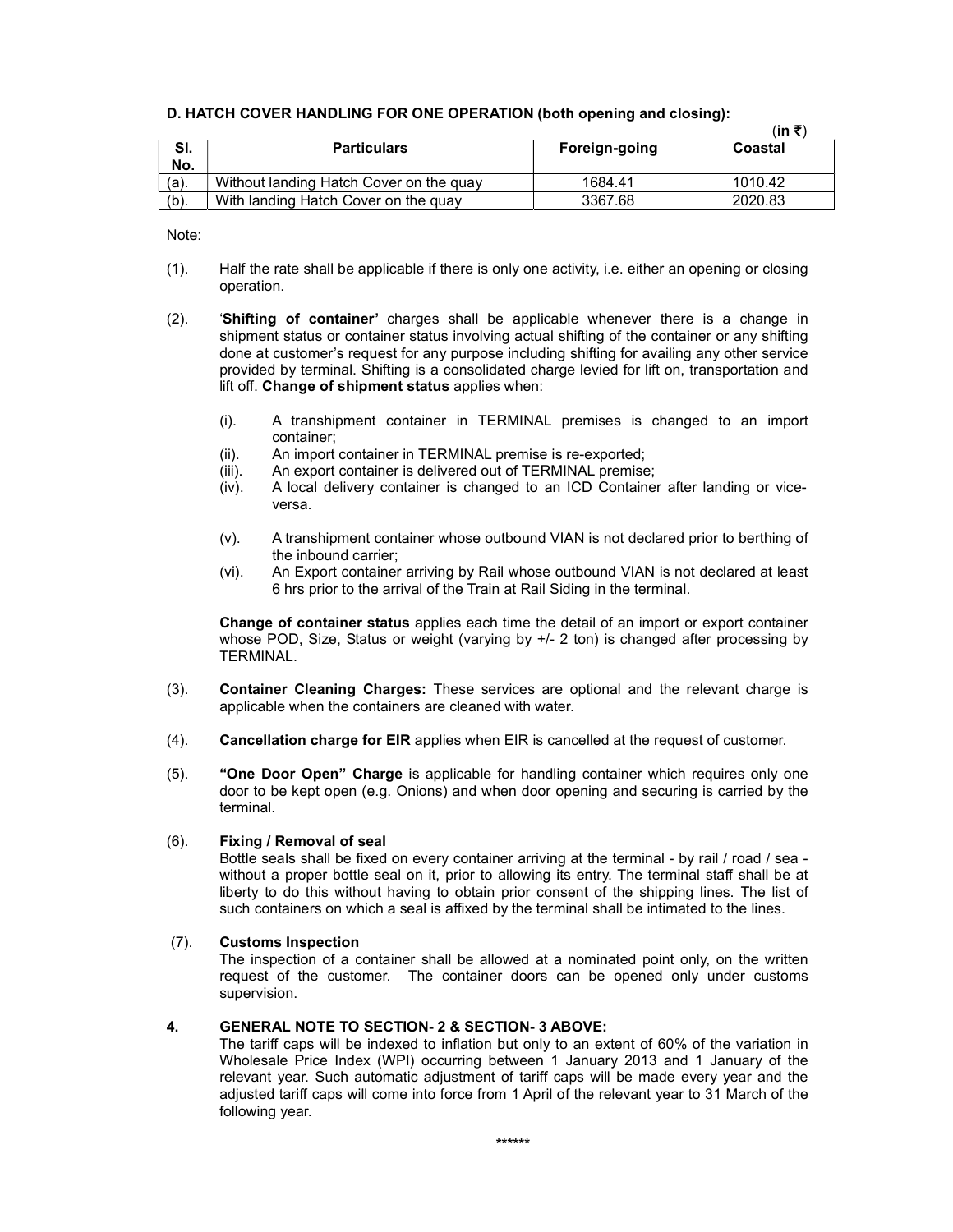# Performance Standards

#### 1. Gross Berth Output

The parameter deals with the productivity of the terminal (Gross Berth Output) for Container cargo. The capability of the terminal and parcel size will determine the Gross Berth Output. Higher terminal capability and greater parcel size will lead to high productivity. The berth day output measured in terms of TEUs per day depends on the number of cranes used which is dependent on the size of the vessel. Productivity norm of the crane is 25 moves per hour.

The Gross Berth output shall be calculated as the total cargo in terms of TEUs handled (either loaded / unloaded) from the ship during a month divided by the time spent by the ship at the terminal i.e., number of working days at the berth.

The indicative norms for Gross Berth output for different categories of cargo are as follows:

| Cargo Category                       | Indicative Norms                           |  |
|--------------------------------------|--------------------------------------------|--|
| Container                            |                                            |  |
| (Mainline vessel)<br>(Feeder vessel) | (25 moves per hour)<br>(17 moves per hour) |  |

Weightage in case of a shortfall in meeting the prescribed performance standard [\*]

#### 2. Transit Storage Dwell Time:

The Transit Storage Dwell Time for a container shall mean the total time for which the container remains in the terminal. The Transit Storage Dwell Time for containers shall be calculated as an average and shall be the sum of the transit storage of each container handled during the month at that terminal divided by the number of containers. To further clarify, the date and time a container is discharged from the vessel till the said container leaves the out – gate of the Terminal, is the total transit storage time for import box. In case of export the time and date from which the container enters the terminal till the time and date it is loaded on to a vessel will be the storage time. The details of time of discharge, gate-in, gate-out and loaded need to be maintained in respect of each container including ICD containers.

Unclaimed cargo or any cargo that has been detained by the customs or any Government Authority may be excluded.

| <b>Transit Storage Dwell Time</b> |        |
|-----------------------------------|--------|
| - Import                          | 2 days |
| Container (at terminal)           |        |
|                                   |        |
| - Export                          | 4 days |
| Container (at terminal)           |        |

Weightage in case of a shortfall in meeting the prescribed performance standard [\*]